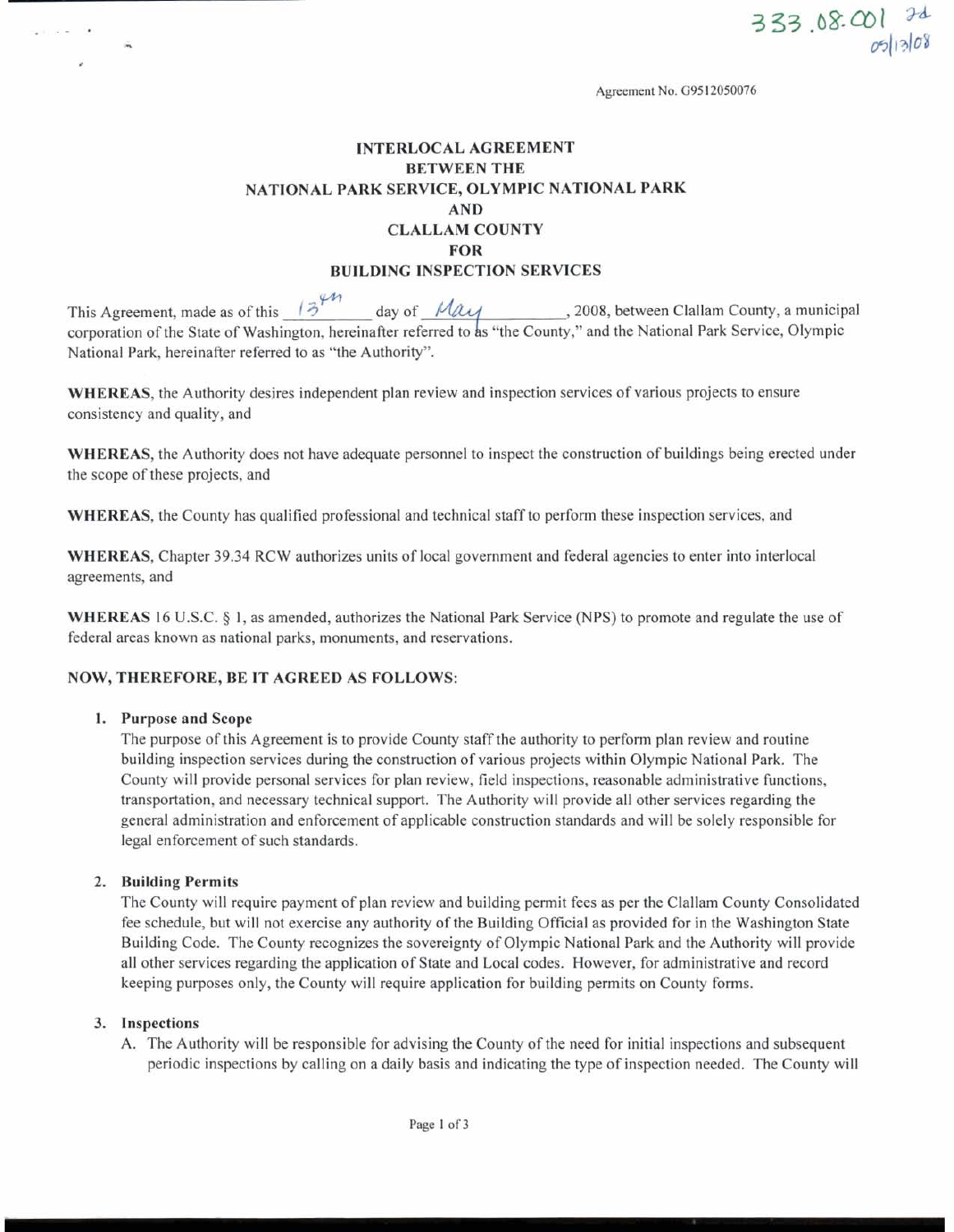normally respond to request on the same day or within 24 hours, EXCEPT, the County will only respond during normal working hours (8:30 a.m. to 4:30 p.m.), Monday through Friday, and excluding County holidays.

- B. The County will record inspection data on forms provided by the County and will provide these daily inspection reports to the Authority on a daily basis. The Authority will be responsible for maintenance of records provided, ensuring compliance with appropriate standards and calling for re-inspections, as needed. The Authority shall be solely responsible for monitoring the progress of construction covered by the Agreement and for assuring that timely calls for inspections are made.
- C. The Authority will be responsible for providing a contact person by name, address, and phone number for purposes of coordination and day-to-day administration of this Agreement. The Authority will be responsible for providing copies of plans and specifications and any other documents necessary to meet standards for quality and compliance with federal and applicable building codes.
- D. Specifically, the County will provide the following services in accordance with The Washington State Building Code and approved plans and specifications.
	- 1) Plan Review Services
	- 2) Foundation Inspections
	- 3) Framing Inspections
	- 4) Plumbing Inspections
	- 5) Mechanical Inspections
	- 6) Insulation/Energy Code Inspections
	- 7) Final Inspections
	- 8) Fire Code Inspections
- E. The County will NOT provide or be responsible for the following inspection activities:
	- 1) Electrical Inspections
	- 2) Sanitation Inspections (sewer or water)
	- 3) Site Preparation or Suitability Inspections

# **4. Records and Forms**

 $\mathcal{N}_{\mathbf{d}}$  ,  $\mathcal{N}_{\mathbf{d}}$ 

- A. The County shall maintain working files on the site in accordance with established filing and record-keeping systems. Any additional forms for record-keeping services desired by the Authority must be provided to the County by the Authority. The County agrees to consult with and assist the Authority in establishing as nearly a parallel record-keeping system as possible to assure continuity and ease of information transfer.
- B. All records, books, documents, and other material maintained, prepared or issued in the implementation of this Agreement shall be the property of the Authority which shall have the responsibility for their retention and release, EXCEPT the working files described in 4(A) and other County generated reports which shall be subject to public disclosure as per 42.17 RCW.